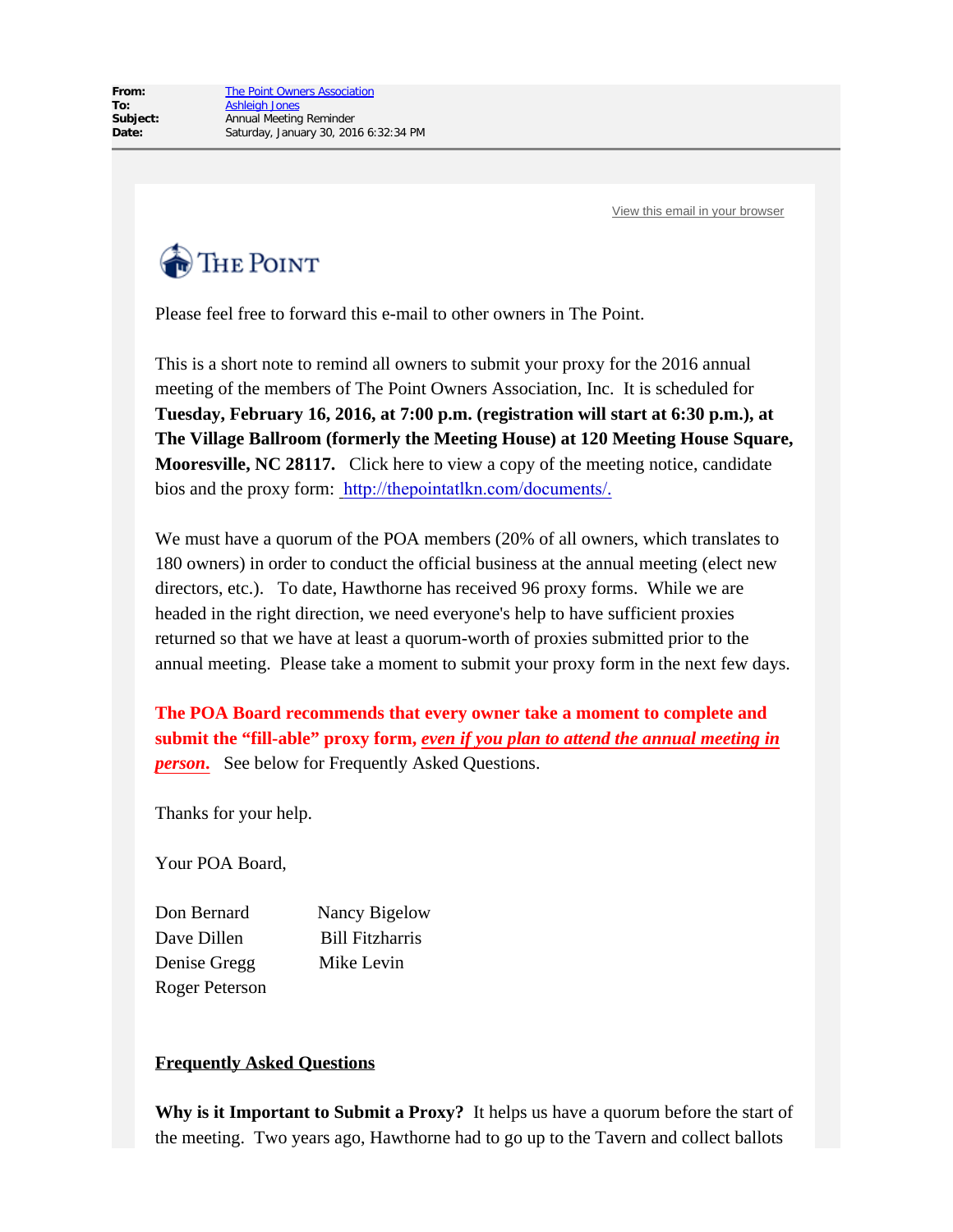during the annual meeting as we were short of a quorum. Last year, we had a horrible snow/ice storm, but we had a quorum, so we were able to hold the annual meeting and elect new directors because we already had sufficient signed, valid proxy forms. If for some reason we have to hold a short annual meeting (like last year), we will hold an informational meeting a few weeks later, to cover all of the content normally covered at the annual meeting.

**Can't the Board Just Appoint New Directors?** People who have homes in other states may think that if an owner doesn't attend the annual meeting (in person or by proxy) that the Board can just go ahead and appoint new directors. That is not the case at The Point. Our bylaws say if we don't get a quorum at the annual meeting, then we have to send out a new notice packet for a second meeting and try to garner a quorum at the re-scheduled meeting. That mailing will cost the POA approximately \$1,000. We definitely can put the money to better uses.

**What if I Attend the Annual Meeting in Person?** Please still submit a proxy. You can then attend the meeting and submit a ballot. Hawthorne will count the last to be submitted.

**How Do I Submit a Proxy?** We've tried to make it simple. Click here to view the [meeting notice and the "fillable" PDF of the](http://thepointatlkn.us9.list-manage.com/track/click?u=7925e9b8533b8ad6a345a0733&id=af3f3bf43c&e=d52ba7bcfb) [proxy](http://thepointatlkn.us9.list-manage.com/track/click?u=7925e9b8533b8ad6a345a0733&id=e5ec589146&e=d52ba7bcfb) [form,](http://thepointatlkn.us9.list-manage2.com/track/click?u=7925e9b8533b8ad6a345a0733&id=9ce15e75c8&e=d52ba7bcfb) fill it in on your computer screen, save it and then deliver it by e-mail it to [admin@hawthornemgmt.com](mailto:https://www.thepointatlkn.com/board-update.html?subject=Point%20Owners%20Assn) or fax it to 704-347-4475.

**Who is Roger Peterson and what if I don't want to Appoint him as my Proxy?** Roger Peterson is the current President of the POA. If you want, you can strike his name and designate any other Point owner at the top of the form blank. If you want to designate someone other than Roger Peterson as your proxy, you must make sure that he/she plans to attend the meeting for your vote to by counted.

*Copyright © 2016 The Point Owners Association, Inc., All rights reserved.*

This email was sent to [aajones@hawthornemgmt.com](mailto:aajones@hawthornemgmt.com) *[why did I get this?](http://thepointatlkn.us9.list-manage.com/about?u=7925e9b8533b8ad6a345a0733&id=bc636b6198&e=d52ba7bcfb&c=e5eaa36db7)* [unsubscribe from this list](http://thepointatlkn.us9.list-manage.com/unsubscribe?u=7925e9b8533b8ad6a345a0733&id=bc636b6198&e=d52ba7bcfb&c=e5eaa36db7) [update subscription preferences](http://thepointatlkn.us9.list-manage2.com/profile?u=7925e9b8533b8ad6a345a0733&id=bc636b6198&e=d52ba7bcfb) The Point Owners Association · 4530 Park Rd #201 · Charlotte, NC 28209 · USA